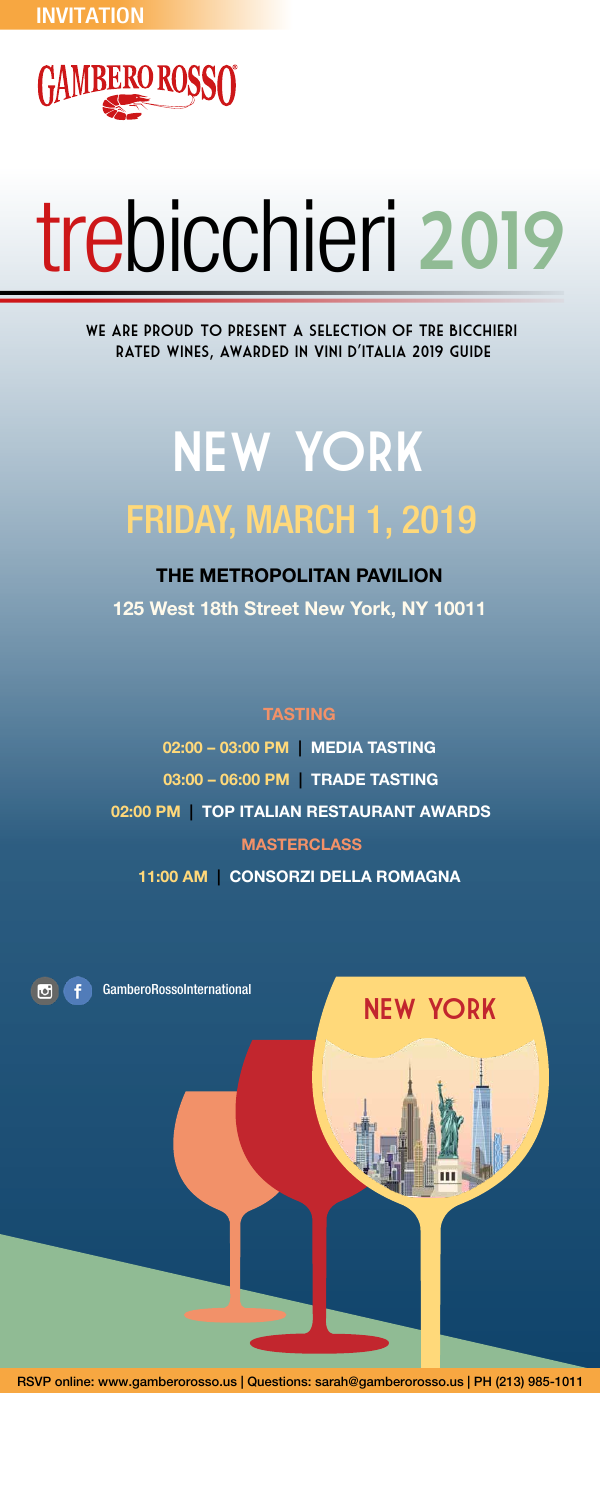

## trebicchieri 2019

#### PRESS RELEASE

#### Tre Bicchieri o'clock in New York

The Tre Bicchieri World Tour is ready to come back to New York City on Friday, March1. The tasting will take place at the Metropolitan Pavilion with a super premium selection of awarded wineries in Vini d'Italia 2019 taking part in one of the most awaited events of the year. The walk-around tasting will start at 2pm for the media and at 3pm for the trade. The Tre Bicchieri World Tour is only for those wineries that have attained the maximum recognition in the Guide, a guarantee of absolute quality.

At 2pm, the best Italian restaurants in New York will be honored, according to the digital guide Top Italian Restaurants. The guide rates restaurants, pizzerias and wine bars dedicated to Italian food and wine culture. The guide is available online at www.gamberorosso.it/restaurants.

The US wine imports are showing double-faced signs, with values growing in the first ten months of 2018 (+6.5%), at 5.2 billion dollars, and quantities, on the other hand, marking the trend, with a contraction of -4.1% to 9.62 million hectoliters, as revealed by the data of the U.S. Department of Commerce. The performance of sparkling and rosé wines were excellent, Italy remains the leading supplier to the USA for still wines. Sales of Italian wine grew overall by +9.3% in value, at 1.65 billion dollars, and by +2.2% in quantity, at 2.8 million hectoliters, with the market share rising to 31.8%, compared to 31.4% in the same period of 2017, and average prices reaching 5.9 dollars per liter, compared to 5.5 dollars per liter in the first ten months of 2017.

Gambero Rosso has reached the 32nd edition of the Vini d'Italia guide, today translated into English, German, Chinese and Japanese. Italian Wines 2019 guide is the result of a year of work by an expert team of tasters who have travelled the country (including Switzerland's Canton Ticino starting this year) interviewing producers and visiting wineries.

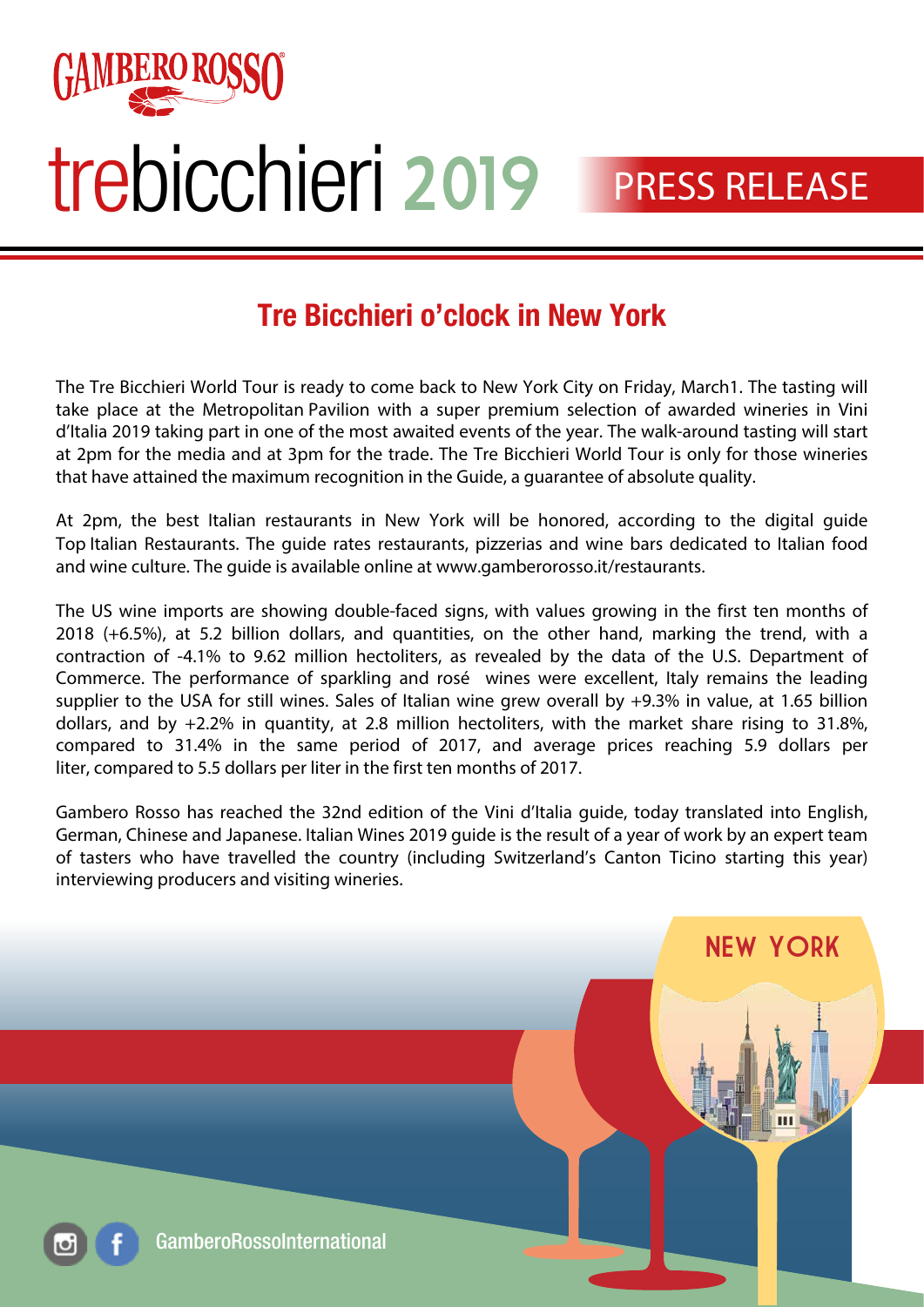

### trebicchieri 2019

### **PRESS RELEASE**











Before the walk-around tasting is scheduled a masterclass dedicated to the Consorzio Vini di Romagna. Get ready for a guided journey among the top Lambrusco and Sangiovese wines produced in the region.

#### Friday, March 1, 2019

#### NEW YORK

The Metropolitan Pavilion 125 West 18th Street New York, NY 10011

11:00 AM | MASTERCLASS - CONSORZI DELLA ROMAGNA 02:00 - 03:00 PM | MEDIA TASTING 03:00 - 06:00 PM | TRADE TASTING 02:00 PM | TOP ITALIAN RESTAURANTS AWARDS